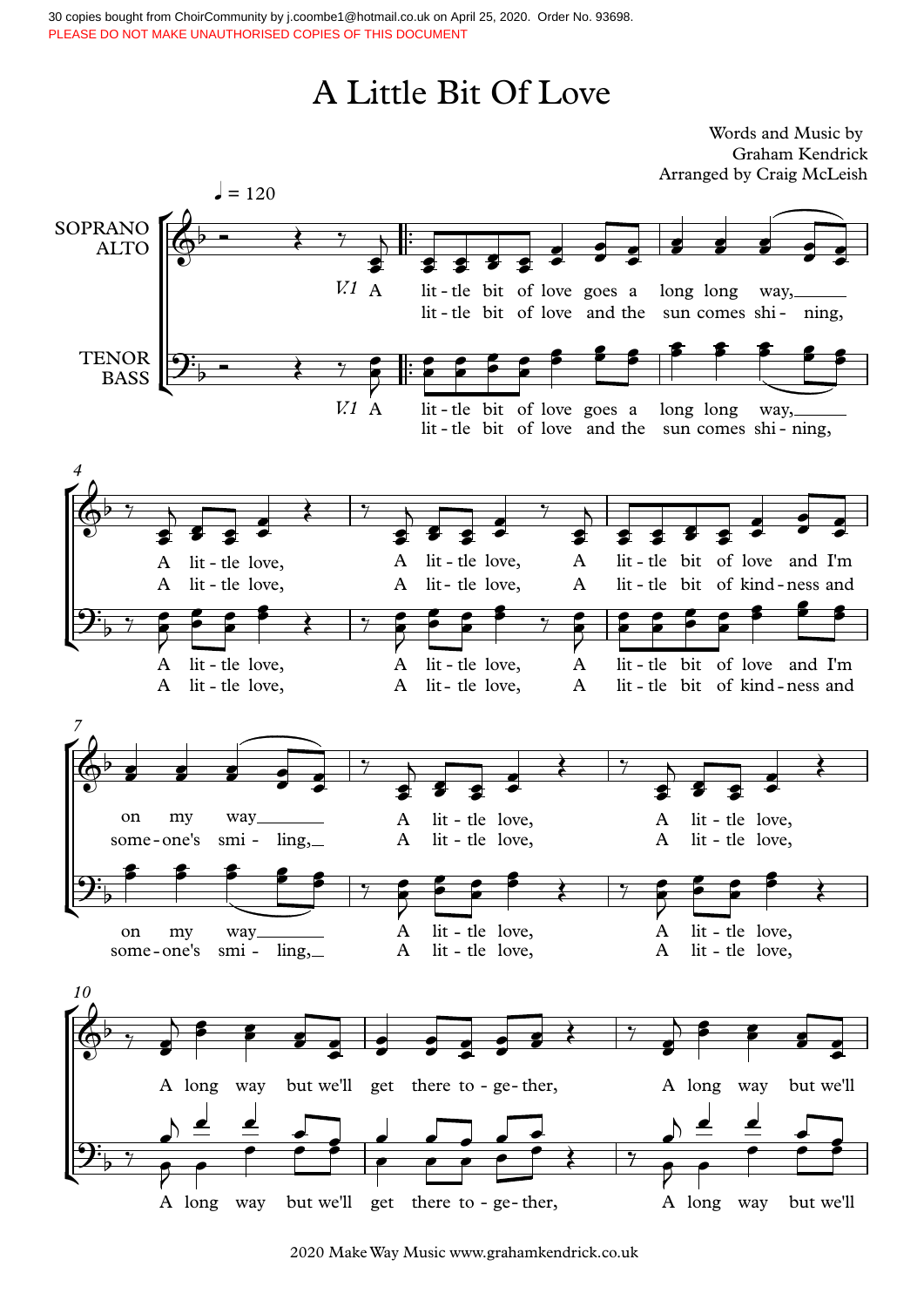30 copies bought from ChoirCommunity by j.coombe1@hotmail.co.uk on April 25, 2020. Order No. 93698. PLEASE DO NOT MAKE UNAUTHORISED COPIES OF THIS DOCUMENT